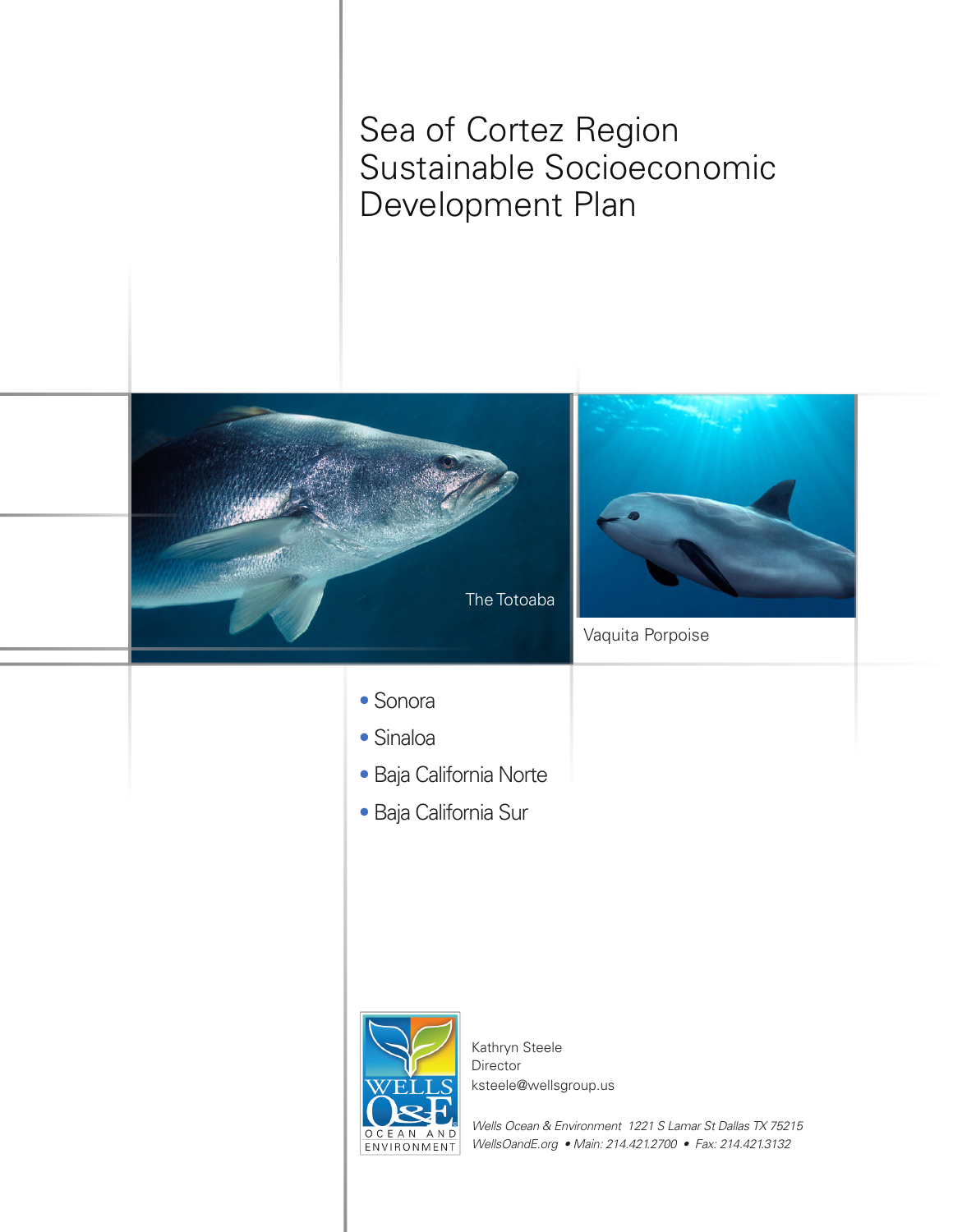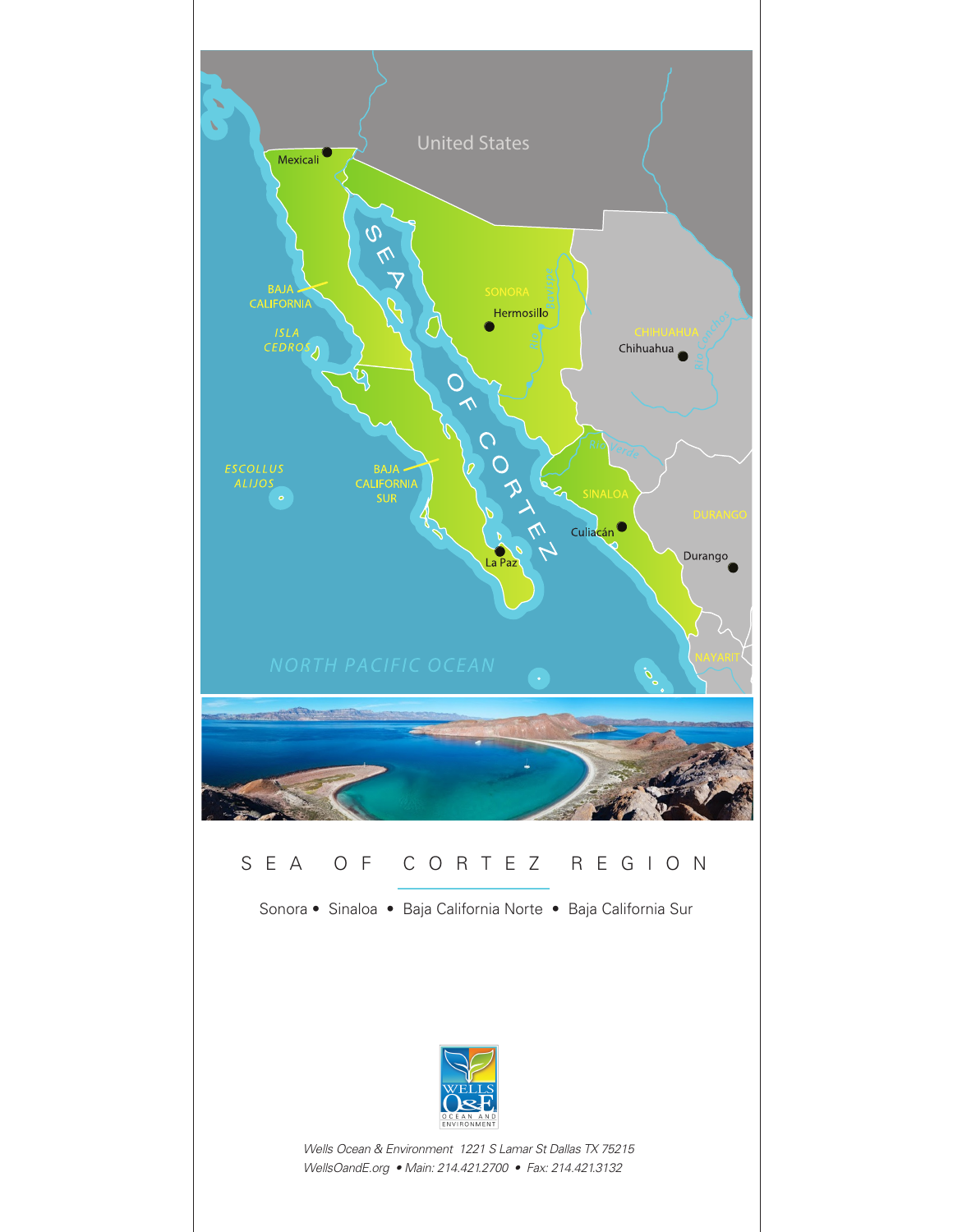*E W Wells Group, LLC Sea of Cortez Region MASTER PLAN*

**Mexico is the Keeper of the Sea of Cortez Region, a region so beautiful, and so unique, that it is considered one of the world's most invaluable treasures.**



As one of the world's most biologically diverse bodies of water, the Sea of Cortez is a unique living lab referred to as "the aquarium of the world" by famed ocean explorer Jacques Cousteau.This stretch of sea between Mexico's mainland and the Baja California peninsula is home to thousands of marine species, abundant natural resources, and striking natural beauty. However, for the past 20 years and increasingly over the last five, the Sea of Cortez Region has drawn international attention, not for its diversity and splendor, but for the critical endangerment of two of its extremely rare species.

The Vaquita (Phocoena sinus) is the most endangered marine mammal in the world. With estimates of as few as 60 remaining, this small porpoise is considered to be on the very edge of extinction. The giant totoaba (Totoaba macdonaldi) is another of the Region's perilously endangered fish. As both the vaquita and totoaba are endemic to the Sea of Cortez, their diminishing numbers have raised international alarm and negative sentiment toward the Mexican government, in spite of its earnest attempts to legislate their preservation.

E W Wells Group, LLC, proposes that the intense international focus on this Region's crisis provides a timely opportunity to advance a solution.The biological diversity of the Sea of Cortez has been identified internationally as a unique ecosystem that must be saved. While focused efforts from a multitude of entities have been numerous and determined, none have proven to affect sustainable improvement.

Though historical commercial overfishing and poaching have been the main threats to the Region's ecological preservation (this, in a region that relies heavily on fishing for its economy), additional challenges and contributing factors are almost as broad and unique as the species represented there. For the above reasons, Wells believes that a true solution can come only from the development of a cohesive master plan that unifies efforts and provides sustainable ecological and socioeconomic solutions. In addition, an effective plan will address not only the issues of the endangered vaquita and totoaba, but must also take on the complex ecological and economic challenges of the entire Region that contribute to endangerment.

Wells has already identified industries that, with a concentrated comprehensive approach, could advance an ecological solution while contributing to a stable, legal economy in the Sea of Cortez Region. The totoaba presents great potential for increased aquaculture in the Region, as it is a fast-growing species whose swim bladder is in high demand in Asian markets. Responsible breeding of the totoaba could replace current poaching and black-market activity to contribute to the economy while aiding in the recovery of wild stocks.

With the Region's existing natural resources, growth in sustainable fishing and increased eco-tourism have also been identified as having the potential to contribute significantly to a sustainable ecological and economic solution. We anticipate that additional industries will be identified through the discovery process as the master plan is developed. Working with Mexico's Federal government and key stakeholders in the states that make up the Sea of Cortez Region (Sinaloa, Sonora, Baja California Norte, and Baja California Sur), Wells proposes to bring together a task force of world-renowned experts across multiple disciplines to focus on individual issues and opportunities from an all-encompassing perspective. By harnessing the synergy of the best and the brightest minds along with proven concepts, techniques, and technologies, the impact of all efforts to save and enhance the Sea of Cortez Region will grow exponentially.

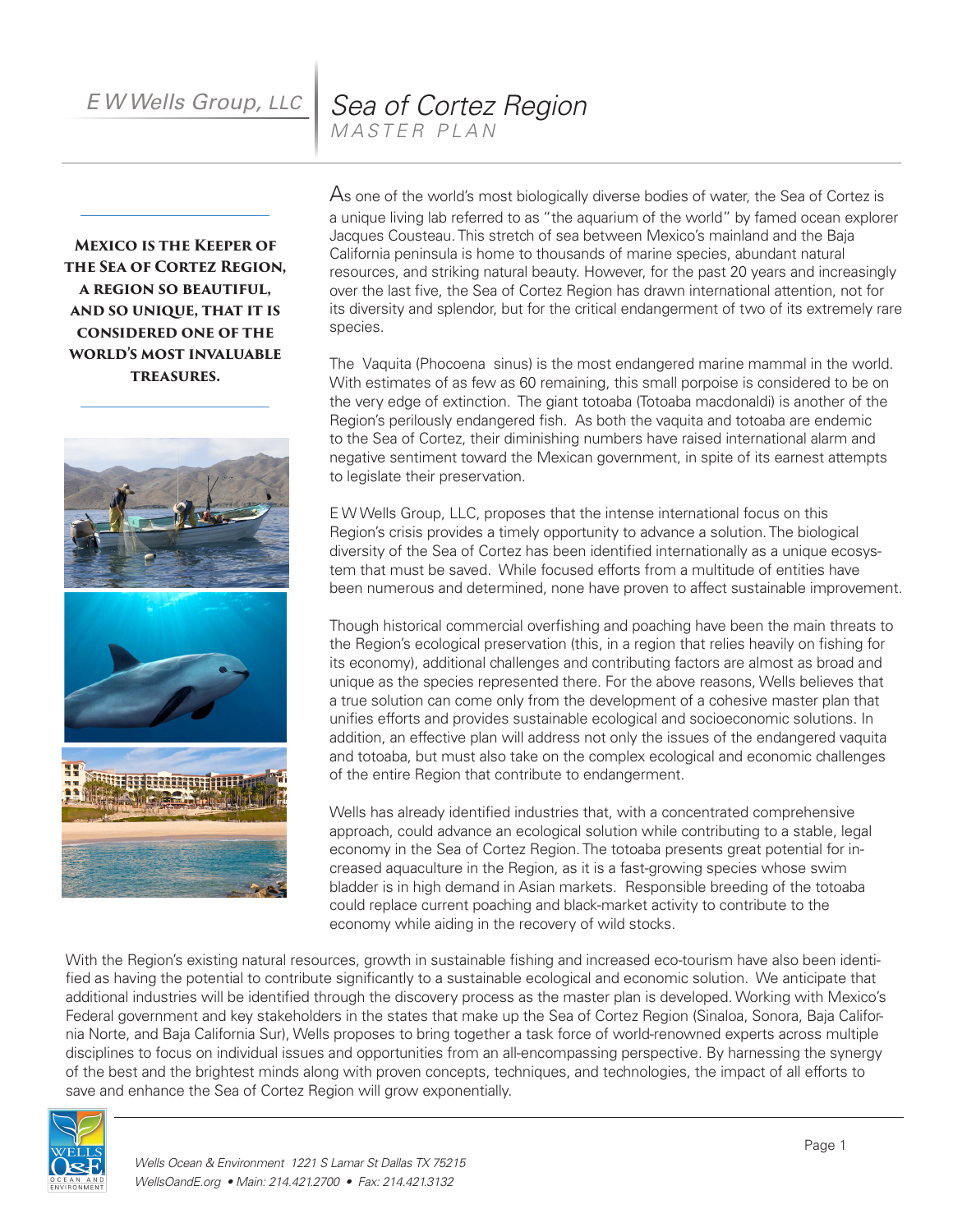# Proposal to Lead the Writing, Implementation and Management of the Sea of Cortez Region Sustainable Socioeconomic Development Plan

*By: E W Wells Group LLC Kathryn Steele, Stephen Shaner PhD, Tony Haymet PhD, Richard Tremaglio*

#### **The proposed Sea of Cortez Region Sustainable Socioeconomic Development Plan will:**

- Provide a clear, structured approach to a sustainable solution centered on goals that are focused on the needs, desires and well-being of the entire Region and its people.
- Integrate proven, business management turnaround methodologies and mentorship, with the goal of transitioning local business leaders and Mexican nationals to leadership of the project within a two-to-five year time frame.
- Empower the Region's four states to jointly create a plan, appeal for finance, and execute their vision within an organized, transparent, and budgeted strategy.
- Engage with non-governmental organizations already contributing to subparts of the Region's challenges to build on knowledge previously gained.
- Demonstrate to the international community that Mexico is committed and engaged in resolving issues that have garnered negative attention in recent years.
- Pilot a model for universal learning. With its diverse species, resources, and challenges within a finite space, the Region offers unique opportunities for investigation, discovery, and problem solving that can be replicated globally.

The Sea of Cortez Region has an abundance of resources that, with a unified approach, can be developed to create sustainable, socioeconomic activity while resolving the environmental issues that have plagued the area for the past two decades. Mexico is the keeper of the Sea of Cortez Region, considered to be one of our planet's most invaluable treasures. Thus, it is incumbent on the world to come together to create the synergy that will enable this Region to coexist eco-logically and economically and thrive into the future.

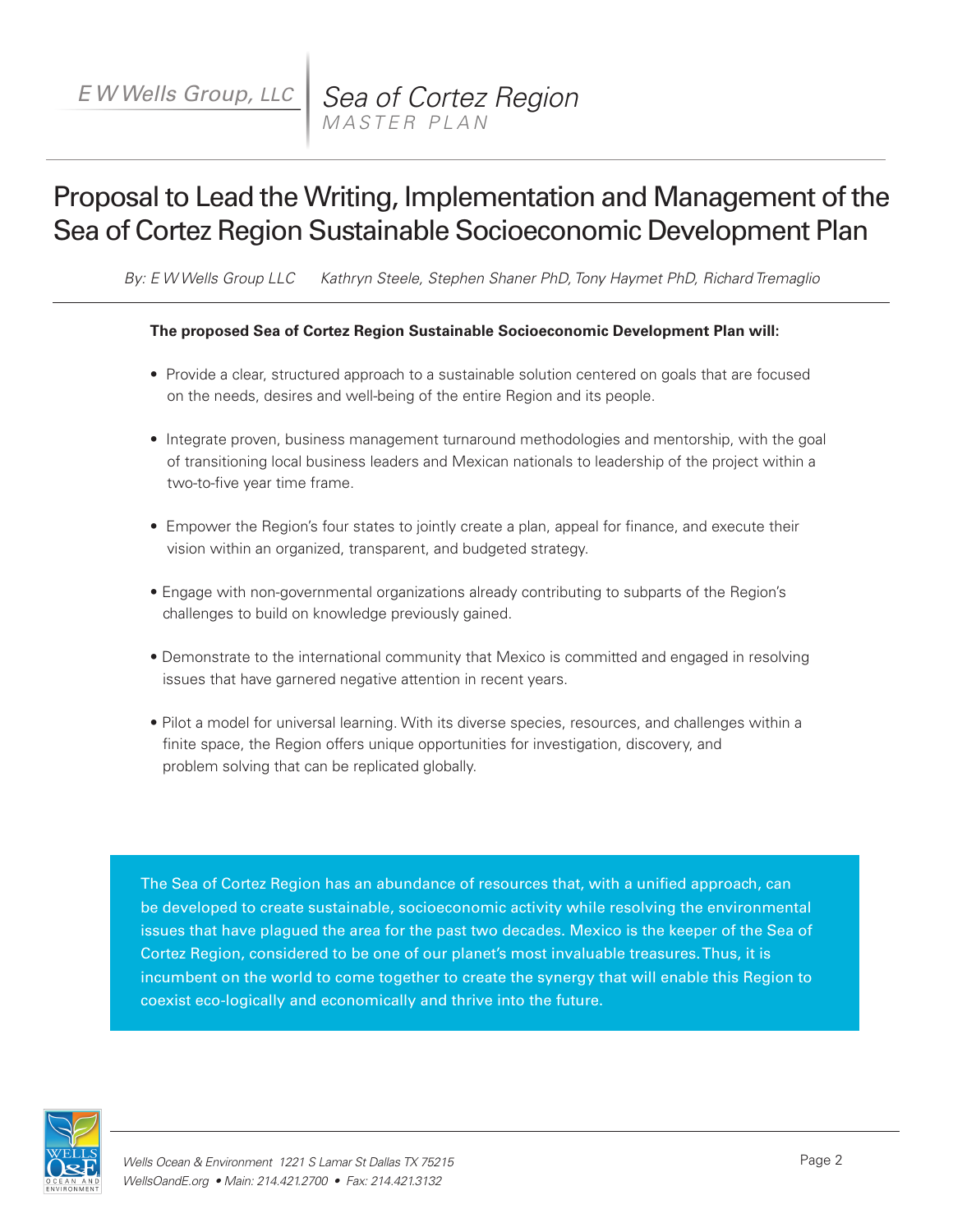*E W Wells Group, LLC Sea of Cortez Region MASTER PLAN*

### **EXECUTIVE OVERVIEW**

E W Wells Group LLC, proposes to form a coalition with a Mexican company and an Australian company to together function as the Sea of Cortez Region Sustainable Socioeconomic Development Plan's leadership team. This coalition will lead initial research, identify the Plan's baseline, and conduct needs assessments through meetings with all key stakeholders. The coalition will also oversee the writing, implementation, and management of the Plan.

This master Plan will be comprehensive to encompass the Region's complex ecological and socioeconomic challenges. This is critical to a successful solution in the Sea of Cortez Region, as past attempts have shown that approaching this complex set of situations with disparate projects and discrete efforts is ineffective, at best. Many such initiatives have proven to be extremely costly and have reflected poorly on the image of the Mexican government amongst the international community.

The first critical task in the development of the Plan is to establish the structure upon which all decisions and investments are made, focused on singular set of clearly defined, achievable, sustainable goals. The second task is to develop a framework that will ensure that investments are made in accordance with the goals and objectives of all key stakeholders and that those investments yield the desired outcomes.

The result will be a structured framework featuring defensible, auditable, repeatable, and transparent decision-making that maximizes value and ensures the most beneficial outcomes for the Sea of Cortez; the marine ecosystem; the flora, fauna, and people of Sonora; Baja California Norte, Sinaloa, and Baja California Sur. (Note: This master Plan does not attempt to incorporate other assets of the states unless they directly affect in a positive or negative way the Sea of Cortez.)

To date, Wells has been in communication with the Armada de Mexico Secretaria de Marina, as well as numerous Mexican officials and influential stakeholders who are in support of and committed to the development of this master Plan. (Please see back cover)

## **PROJECT METHODOLOGY TO ACHIEVE SUSTAINABLE SUCCESS:**

#### **Establishment of Goals and Objectives**

- Identification of key stakeholders (i.e. local fishermen and indigenous residents, commercial fisherman, businessmen, conservationists, environmentalists, and State and Federal Governments).
- Interviews with the key stakeholders to fully understand the challenges and issues that most affect each area within the region.
- Creation of the master project Plan, with well-defined objectives and success measures, so that all key stakeholders have a clear understanding of the project and risks are mitigated.
- The master project Plan will include short-, mid-, and long-term outcomes. It will also prescribe the framework a set of planning activities - to maintain consistency across all initiatives.

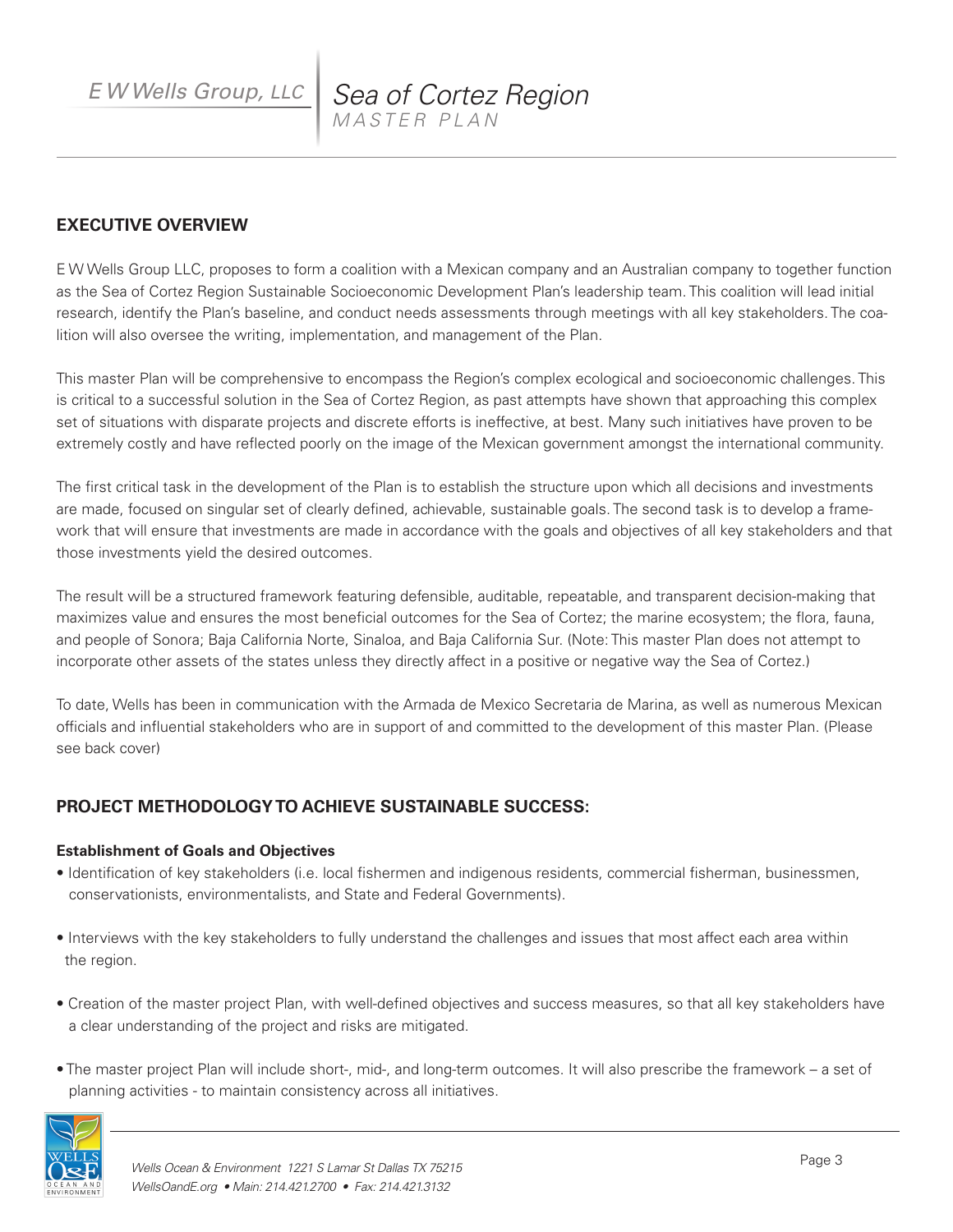## *E W Wells Group, LLC Sea of Cortez Region MASTER PLAN*

#### **Definition of the Organizational Structure**

- Development of a project team/task force, which will include Mexican nationals at each level and on all projects. This will allow for a transition of leadership within five years that will produce a project fully run by Mexican nationals and Mexican-owned companies.
- Involvement of an Advisory Committee, which will seek input from international experts in relevant fields to improve financial efficiencies and draw from the experience of approaches or solutions that have demonstrated proof-of-concept elsewhere in the world.
- Creation of clearly stated leadership and governance structures for approvals. This will ensure that this complex project progresses at the most efficient rate possible.

#### **Risk Mitigation**

• Conduct proactive risk analysis to identify and solve potential issues that could cause costly mistakes and delay progress.

#### **Budget**

- Creation of a master budget to control costs and ensure proper allocation. This includes identification of the authority that will have oversight for spending on individual activities.
- Prioritization of projects and activities for optimal results and maximum benefits within the most efficient time line.

#### **MASTER PLAN PHASES AND TASKS**

**The following are the phases, tasks and objectives for The Writing, Implementation and Management of the Sea of Cortez Region Sustainable Socioeconomic Development Plan:**

#### **Task 1: Establishment of Goals and Objectives**

This task will establish the framework for decision-making that will be applied to evaluate future investments. Through interviews and working sessions, goals, objectives, and outcomes will be identified based on input of key stakeholders associated with the Sea of Cortez. These include, but are not limited to, local and commercial fishermen, indigenous residents, businessmen, conservationists, environmentalists, and State and Federal Governments of Mexico.

- **Objectives:** Establish the foundation upon which decisions and investments are made to maximize the project's value and ensure the best outcomes for the Sea of Cortez Region.
- **Activities:** We will conduct interviews and facilitate scoping sessions to define goals, objectives, and outcomes that are based on input from all key stakeholders. Representative criteria will be developed that allow objective evaluation of the relative opportunities and risk mitigation of competing needs and priorities.
- **Deliverables:** Scoping sessions will be used to outline a number of proposed initiatives. Most importantly, this approach will present stakeholders with a consolidated list of issues and opportunities. Stakeholders will collaborate with the leadership team to achieve consensus on priorities and desired outcomes, resulting in the structured framework of the master Plan.
- **Time Line:** This one-time activity will begin at the onset, with a limited duration. We expect the master project Plan to be completed in five to six months.

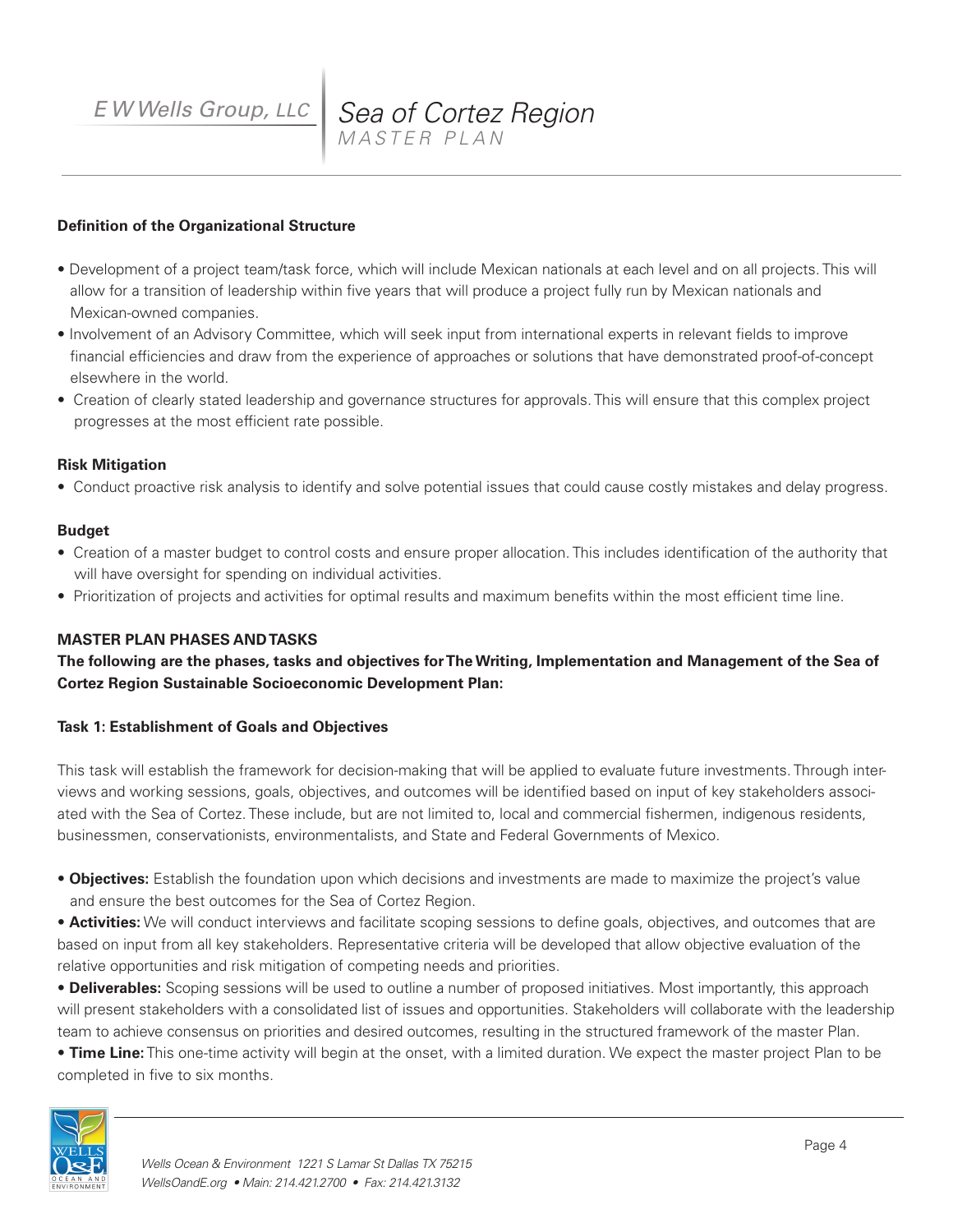#### **Task 2: Define the Organizational Structure**

**This task will define the organizational structure required to administer and manage the program of investments. The decision framework created in Task 1 will be used to identify the experience and skill sets needed to govern and complete the diverse initiatives of the overall project. Executive positions will be defined and personnel identified to establish a Board of Directors and Chair to administer and steer the program.**

• **Objective:** Create Advisory and Execution Committees to ensure ongoing alignment with key stakeholder interests and oversight of investments and roles. We will also establish authorities to identify and solicit investors; nominate and qualify committee and advisory members; identify, evaluate, and prioritize investment proposals; manage and award funding; manage and track project progress and effectiveness; and recommend enhancements and modifications to the framework.

• **Activities:** Staff Advisory and Execution Committees will create program roles, responsibilities, and relationships.

• **Deliverables:** Identification of a management and leadership team that will be accountable to accomplish the deliverables of the master Plan.

• **Time Line:** This task will be ongoing for the life of the project. The Advisory and Execution Committees will receive input on prioritized investment opportunities and will finalize, authorize, manage, and monitor projects designed to meet the objectives. Outcomes should be in accordance with stakeholder requirements and desires as identified in Task 1.

#### **Risk Analysis and Mitigation**

Wells will be responsible for conducting interviews and discussions with key stakeholders to develop the Risk Analysis and Mitigation Report. This will be completed initially in the first three months of the time line, then updated every six months thereafter with the objective of preventing early issues from becoming long-term problems.

#### **Budget**

A master budget will be created to ensure that costs are controlled and properly allocated. This includes determining a comprehensive estimate for the entire project as well as identifying the authority that will have oversight for spending on individual activities. Budget governance will include a clearly-defined process and authority for distributing funds.

**To learn how you can participate in helping shape the future of the Sea of Cortez, contact:**

Kathryn Steele, Director, Wells Ocean and Environment ksteele@wellsgroup.us Office: 214.421.2700